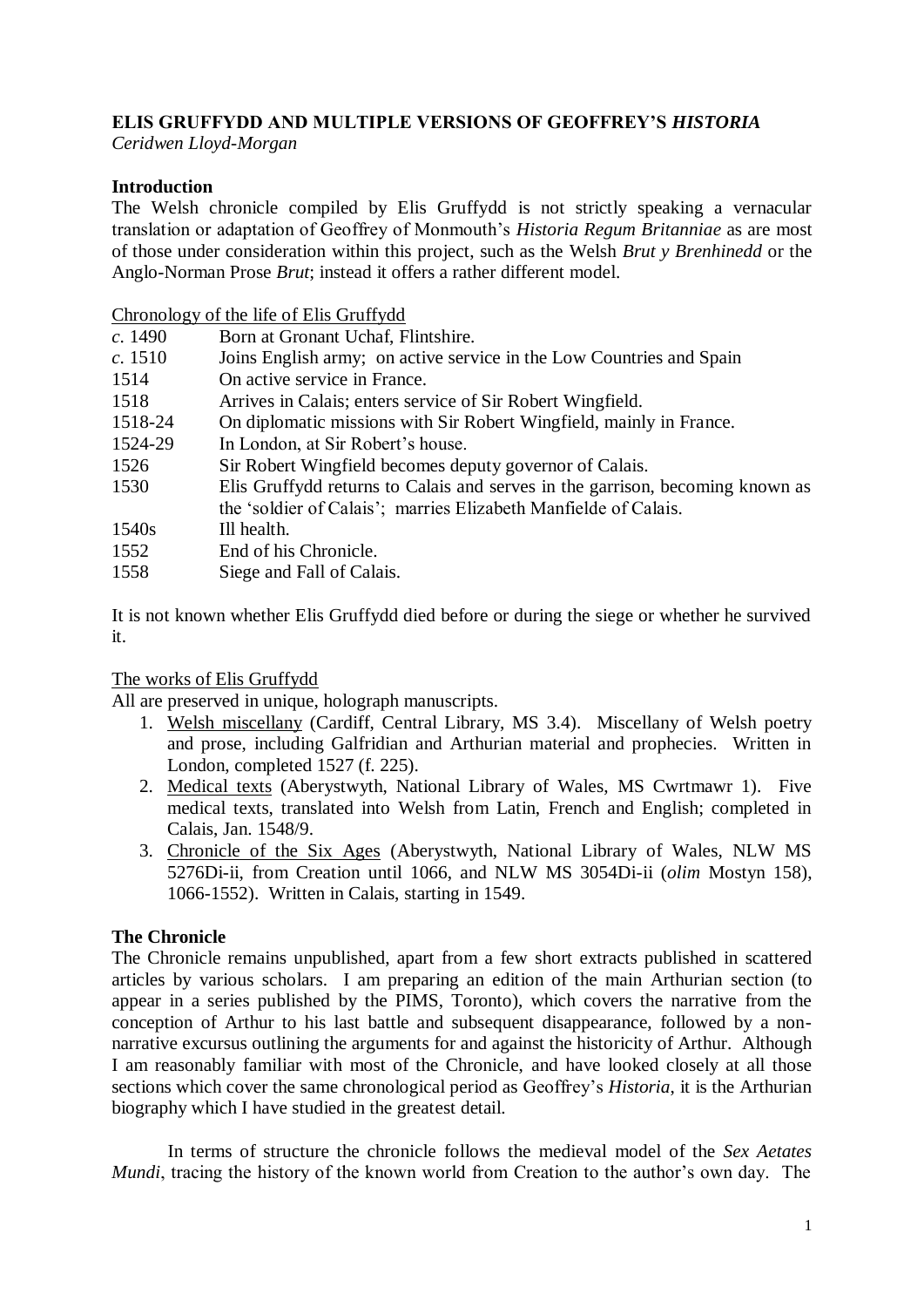chronicle ends with events of 1552 and we may suppose that Elis wrote this last section soon afterwards. The Galfridian narrative is found in the Sixth Age, that which begins with the birth of Christ. The main, but my no means the only source for this section of his Chronicle was undoubtedly Geoffrey of Monmouth's *Historia Regum Britanniae.* And although Elis sometimes drew the content directly from Geoffrey, he also made considerable use of translations and adaptations into other languages, English and French perhaps even more than Welsh.

### **Sources**

Establishing which texts he used and exactly which text was used at each point in the narrative is often extremely difficult, and sometimes impossible. There are two reasons for this difficulty. First of all, the chronicler rarely follows a text closely. He rephrases, paraphrases, condenses, combines information from a plethora of texts within a single episode. In those cases where the details are sufficiently precise for us to identify his sources, it quickly becomes evident that he did not simply lift entire sections of text and translate them faithfully. It seems more likely that he was working from notes he made as he worked through the texts, a process that must have continued over a long period; he probably began to assemble material in this way some years before he began to compose the chronicle. In fact, he has had recourse to such a large number of texts that it is hard to imagine that he could have had them all at his elbow as he wrote the Chronicle.

The second difficulty in identifying sources is that since he is often translating into Welsh from English, French or Latin, many significant textual variants disappear in the process , and it is usually only when there are major differences in the account of a particular event, telling details or unusual forms of proper names, that it is possible to pinpoint his source. Often we cannot tell which of two or three possible sources he was using at a given point.

It must be stressed that the Galfridian version of history is not the only type of source used by Elis Gruffydd. The sheer number of sources used by Elis Gruffydd is breathtaking. For the Arthurian section he used not only Geoffrey of Monmouth and texts derived from it, but also a wide range of other sources. These include texts in Welsh which in turn drew on sources in Welsh, Latin and French, French romances such as the *Lancelot en Prose*, and English romances, such as versions of the *Morte Darthur* narrative (including Thomas Malory), which in turn derive ultimately from the French Vulgate Cycle (*Lancelot-Graal*) of romances. The author also drew extensively on tales from the popular traditions of Wales, and also sometimes stories he has heard in France:

... oppiniwn arall yssydd yn sathredic ymhlith y ffrankod. (NLW MS 5276Dii, f. 324<sup>v</sup>)

*... another account is well known amongst the French*. [All translations are mine]

*Sathredic* (lit. 'trampled') is the term Elis uses regularly for popular or orally transmitted tales.

He peppers his narrative with references to his sources, Geoffrey among them, e.g.

Y neb megis ac J mae galfreidws yn dangos yn gydryn [*sic*] ac Jddo ef gaffael y gwirionedd ... (NLW MS 5276Dii, f. 280<sup>v</sup>)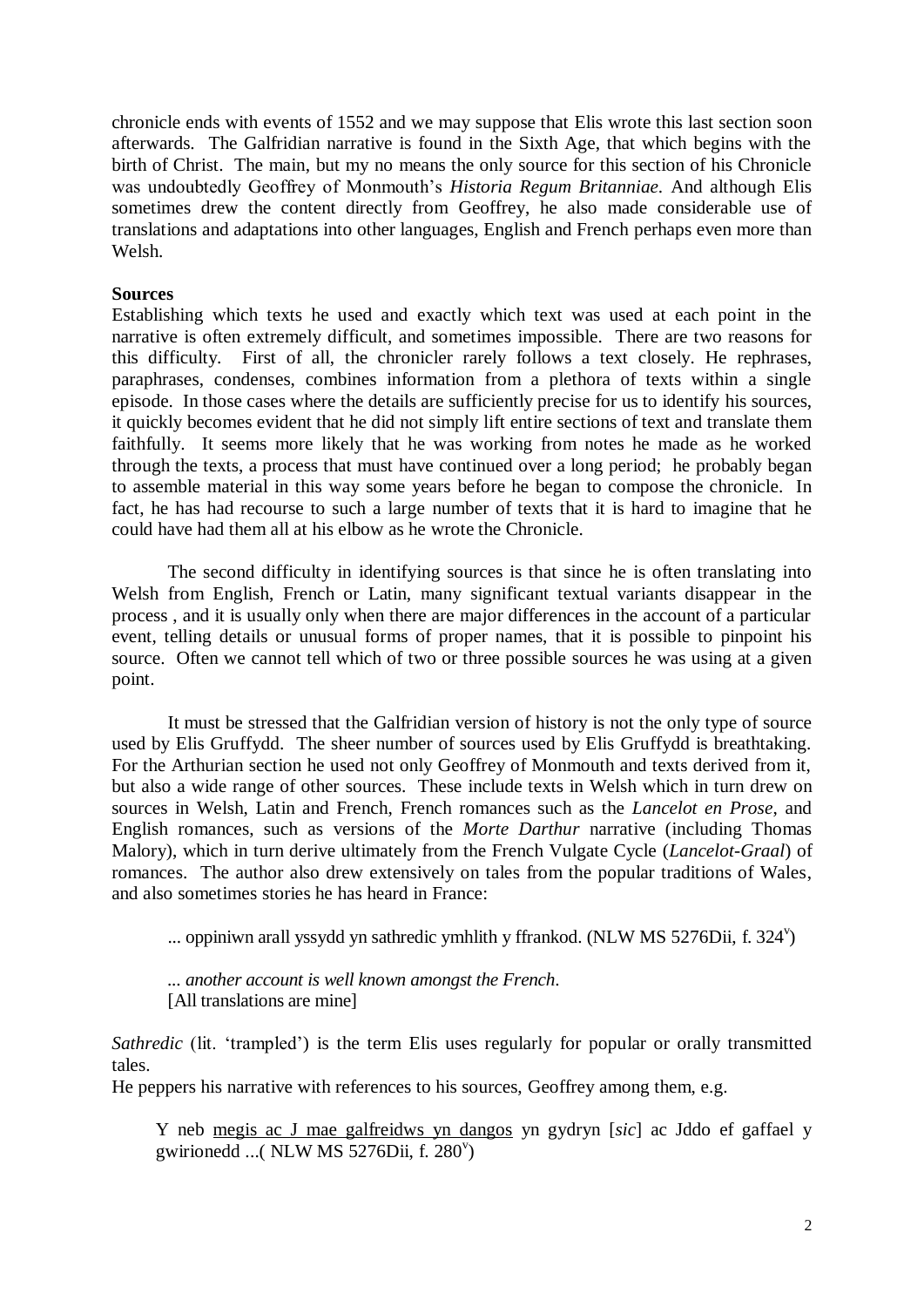#### *As Galfridus states, as soon as he learned the truth ...*

Such simple appeals to a named author or text, in a classic authority *topos*, are often outnumbered, however, by more complex references. Elis shows a particular interest in the variation between available accounts of the same events. Despite his use of the increasingly old-fashioned Six Ages model, he takes a more modern, critical approach to his sources, discussing inconsistencies between them. Sometimes he simply notes the different versions, e.g.:

... kanis J mae hrai o'r awdurion wedi ysgriuenv nad oedd haiach o'r pendeuigion ynn kymerud Arthur yn vab J Vthyr, ac eraill a ddywaid nad ydoedd neb ohonauntt tw[y] hagen ynn gwybod a oedd vab Jddo ef onid ydoedd. Ac o'r achos hwn, megis ac J mae Galffreidws ac awdurion eraill yn dangos drwy hir broses J dangoses Duw J w[y]rthiau J wirio J'r bobyl vod Arthur ynn deilwng ... (NLW MS 5276Dii, f. 324<sup>r</sup>)

*... for some of the authors have written that scarcely any of the nobles accepted that Arthur was Uthyr's son, and others state that none of them knew whether or not he was his son. And for this reason, as Geoffrey and other authors show at great length, God revealed his miracles to confirm to the people that Arthur was worthy ....* 

Often, too, he looks for consensus between the various versions he knows:

Ynn y lle a'r amser ... megis ac J mae vy awdur J ynn dangos J digwyddodd ymryson ac anghariad gyuodi ... Neithyr J mae awdurion eraill gwedi dangos mae ornesd ac ymwan mewn chware Jr ydoedd vrowdmaeth Arthur ...; onid ynn wir ni welaff vatter ynn y bydd pa un bynnac ai ymladd ai chware Jr oeddentt twy ... , kanis J mae prosses pawb o'r awdurion ynn kordio erchi o'i vrowdmaeth J Arthur vynned i gyrchu J gleddav ef. (NLW MS 5276Dii, f. 325<sup>v</sup>)

*And there and then ... as my author shows, disputes and strife arose ... But other authors have shown that Arthur's foster brother was in playful contest and joust ... but in truth I do not see that it matters in the least whether they were fighting or playing ..., for the accounts of all the authors agree that his foster-brother asked Arthur to fetch his own sword*.

The content in this passage suggests that 'Vy awdur/my author' is probably either Geoffrey or one of the Welsh versions of the *HRB*).

As these examples show, Elis does not always specify his authors by name, but of those he does name, 'Galffreidws' (Geoffrey) is undoubtedly the most frequently mentioned. However, such authority formulae often hold a trap for the unwary. Further examination of a particular passage often reveals that the actual source was not Geoffrey but a text derived directly or indirectly from the *Historia*. For some details of Arthur's biography, for example, Elis turned to the *New Chronicles of England and France* composed by Robert Fabian in 1504 and printed in 1516 (Elis probably used the 1533 edition, the first to name Fabian as the author). Fabian was himself drawing on several earlier chronicles, including Ranulf Higden's *Polychronicon*, itself indebted to Geoffrey. Although Elis only mentions Fabian once in the Arthurian narrative, he often uses Fabian for details not found in Geoffrey or the Welsh *Brut*, such as the list of Arthur's twelve battles. At this point Elis Gruffydd cites the *Polychronicon* as the source (`megis ac J mae Polikronickon ynn dangos') but in fact he has remained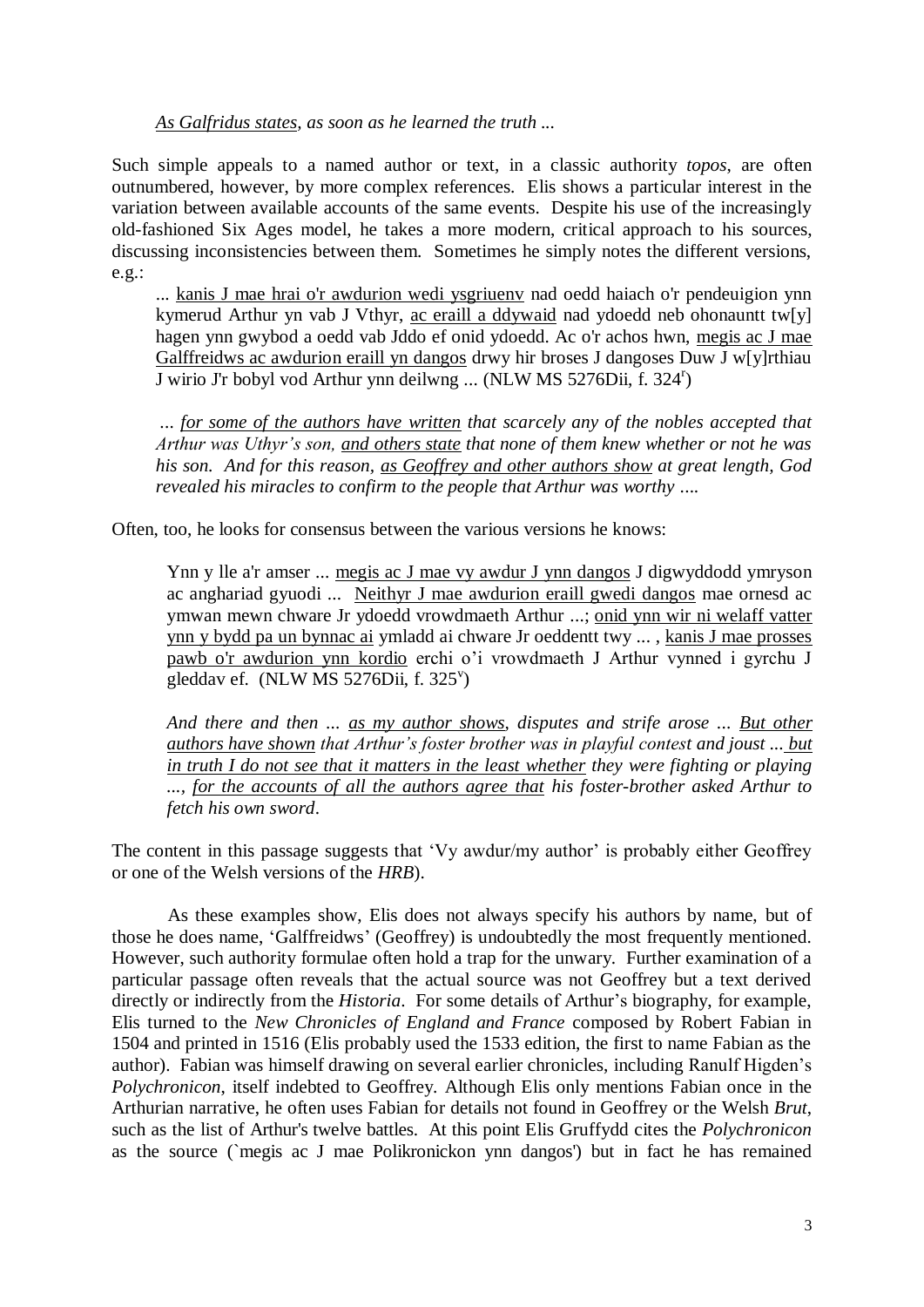sufficiently close to Fabian's rather idiosyncratic text to reveal that Fabian rather than Higden was in fact the source at this point. He does, however, use Higden elsewhere.

From my analysis of the Arthurian section of the text I can identify the following Galfridian sources, among others:

Latin

- Geoffrey of Monmouth, *Historia Regum Britanniae*
- Ranulf Higden's *Polychronicon* (or Trevisa's English translation of it)

Anglo-Norman or French

Wace, *Roman de Brut* (1155)

English

- La3amon, *Brut* (13th cent.)
- William Caxton, *Chronicles of England* (1st ed. 1480; an English Prose *Brut* continued to 1461)
- Robert Fabian (d. 1513), *New Chronicles of England and France* (1st ed., unattributed, printed by Pynson, 1516; first attributed ed., Rastell, 1533).
- John Rastell, *The Pastyme of People* (1529–30). Partly based on Robert Fabian. Elis Gruffydd used a later edition.

### Welsh

- *Brut y Brenhinedd* (Uncertain which version(s). Perhaps Gutun Owain's late 15th text in the Black Book of Basing, held in the abbey near Elis's home? More research needed).
- *Y Pedwar Brenin ar Hugain* (compiled 15th cent., series of triads based on the *HRB*. Elis had copied out a version of this text in his first work, the miscellany in Cardiff MS 3.4).
- *Darogan yr Olew Bendigaid* (15th cent.; sources include the *HRB* or *Brut y Brenhinedd* or both, as well as other Latin chronicles and French romances of the Vulgate Cycle).

Precisely because it draws on so many sources, Elis Gruffydd's *Chronicle* provides a valuable insight into the circulation and availability of all these texts, dating from the 12th century to the 1530s, and it is this, I would suggest, which is of interest for a study of the circulation and reception of the *Historia Regum Britanniae* and its vernacular descendants. Elis was steeped in Welsh literature especially Arthurian and historical or pseudo-historical material, much of it ultimately derived from Geoffrey. But his residence in England and on the continent had enabled him to read very widely indeed in Latin, French and English as well. No doubt his service with Sir Robert Wingfield had provided him with training and opportunities, for Sir Robert had both a love of books and a classical education. Calais was of course an English *milieu* (though Elis only one of many Welsh residents), but the town was uniquely placed for access to a great variety of texts, looking as it did north-west to the Low Countries and Germany and bordered on south-east by French territory. The town was an important conduit for trade between England [*sic*] and the Continent and it was above all through Calais that books were imported into England, both officially and in a more clandestine fashion in the case of new and potentially dangerous Reformist religious texts from Germany and the Low Countries (e.g. works of Martin Luther).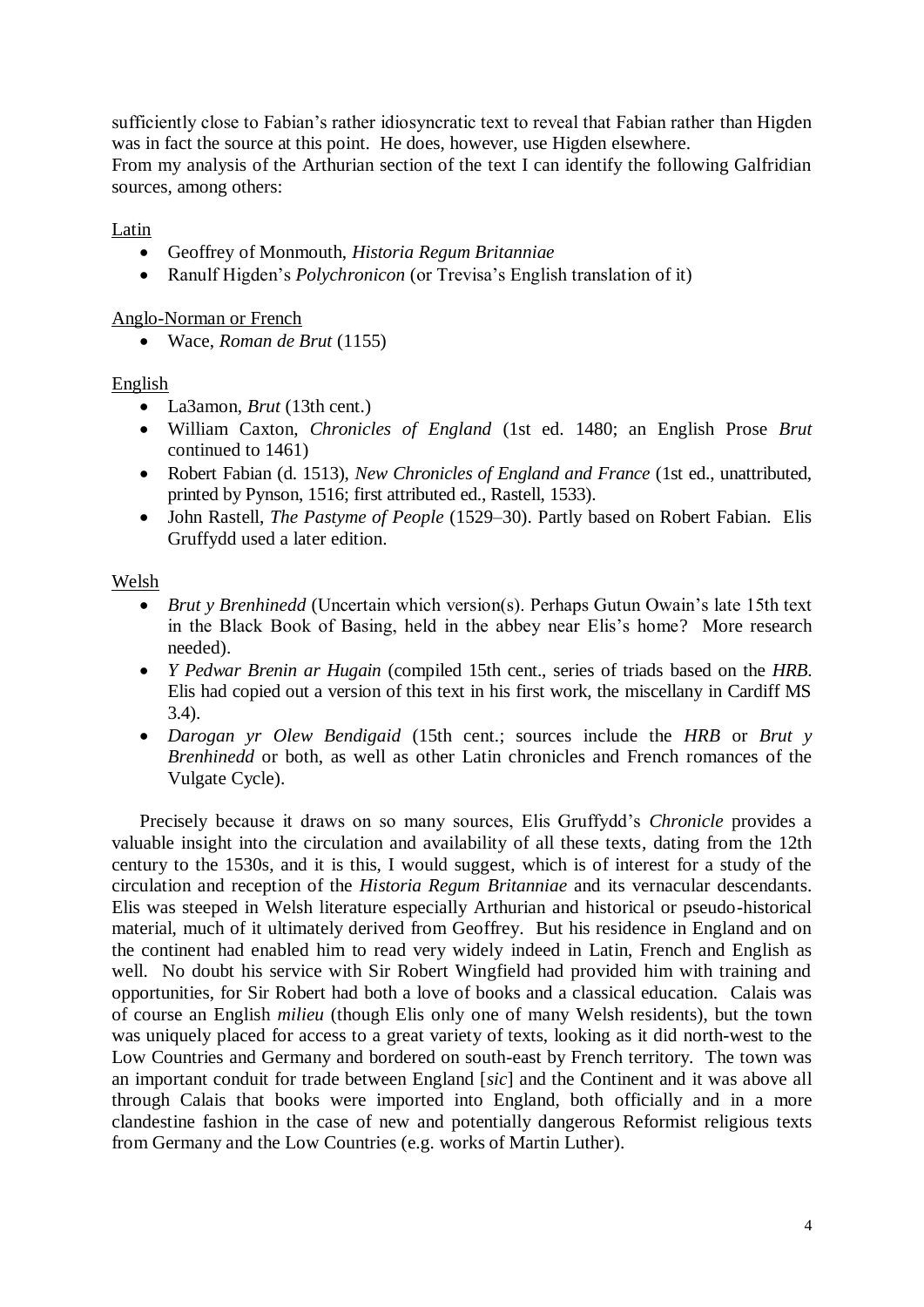Moreover, some of the senior figures in the town had extensive libraries. To take just one example: Lord Berners, deputy of Calais, was well known for his many translations from French. These included an Arthurian narrative (*Arthur of Lytell Brytayne*, 1510/1520, < *Artus de la Petite Bretagne*, a 14th-century prose romance, 1st ed. Lyons, 1493; Berners used the second version of 1496). He was also interested in Chronicles and translated Froissart. When Berners died in the town in 1533, three years after Elis Gruffydd settled there, he left 80 books, some of them in Latin or French, although these are not named individually in the inventory of his goods. But Elis Gruffydd states explicitly that he was able to borrow books from other residents of Calais. In his volume of medical translations, for example, he mentions borrowing from an elderly burgher:

Yma ynn ol i dilin kyuri venneginiaetha yn erbynn goui kylla, o waith ymrauaelion ffesygwyr, yr hrain a geuais mewn hen llyure ynn ysgri[ue]nedig Ynghalaith, megis o llyuyr i henn vwrdais o'r dref megis Mastyr Bwrdwn (MS Cwrtmawr 1, p. 819)

*Here follow a number of medical remedies for belly-ache, which I found written in old [?manuscript] books in Calais, such as a book belonging to an old burgher of the town, Master Burden*.)

Again in his medical manuscript he refers to having sight of old books in Calais:

O'r h[r]ain ynn ol opiniwn hrai o'r hen lyure, megis ac J gwelais J mewn henne lyuyr Ynghalais, yr hwnn a viasai ymeddiant vi. ne vii. o hennafgwyr ac a viasai ynn gymeradwy am i pwyll a'i synnwyr o vewn y dref megis y iii yma ... yr hrain a via[sa]i y[n?] bennseiri o waith y brenin Ynghalais bob un ynn ol i gilidd, neithyr nid oedd yntho ef vn gair yn dangos pwy o[a?] viasai'r awdur kyntta ohonaw. (MS Cwrtmawr 1, p.836).

... *according to some old books, as I saw in an old book in Calais, which had been in the possession of six or seven elders of the town* [perhaps *aldermen?*] *known in the town for their wisdom and good sense, such as these three ... who had been supervisors of the king's works in Calais, one after the other, but there was not one word in it to show who was the original author*).

Some of Elis's sources may have come into his hands before he settled in Calais, perhaps as early as the 1520s, when he was in London. He may have started planning his chronicle some years before he actually started writing it, taking notes from books as and when he could get his hands on them. But some of the English texts he used were so new that they would not have been available to him before he moved to Calais in 1530.

As well as providing insights into the availability of Galfridian texts, Elis Gruffydd's *Chronicle* also responds to the burning contemporary controversy about the historicity of Arthur, ignited by Polydore Vergil's incisive deconstruction of Geoffrey's version of history in his *Anglica Historia*, which he began in the early 1510s and was first published in 1534. Elis Gruffydd responds to these arguments in a long section following the account of how the wounded Arthur is spirited away from the lakeside by maidens after the last battle. (Although a folio is missing from Elis Gruffydd's manuscript at the crucial moment – the text now breaks off when Custennin returns to Arthur after failing to throw the sword into the water – the lost text has been mercifully been preserved. This section was transcribed in the early 17th century by John Jones of Gellilyfdy which was in turn copied by David Parry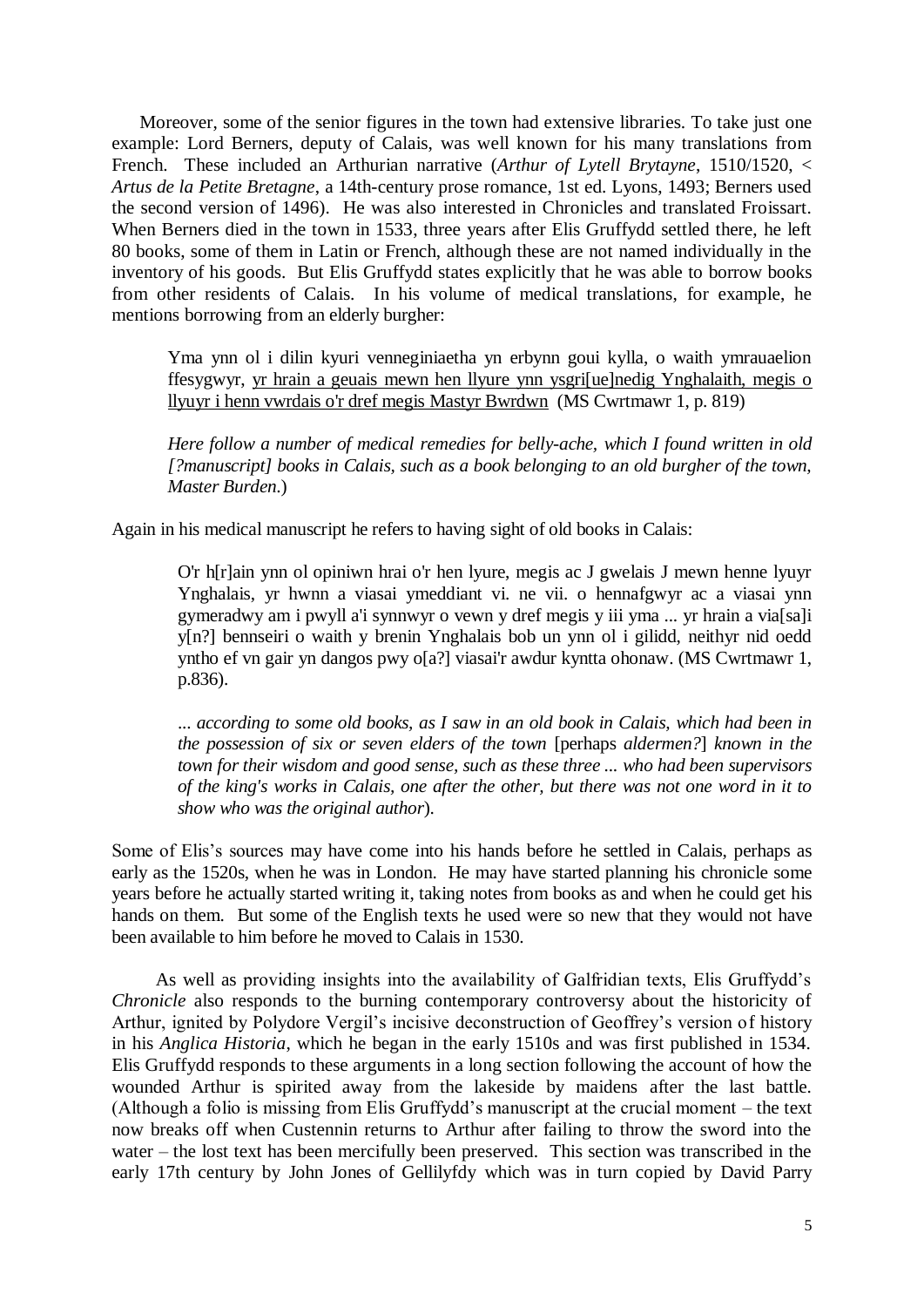(?1682-1714) the bibulous assistant to Edward Lhuyd and Lhuyd's successor as curator of the Ashmolean Museum in Oxford). This section addressing Polydore Vergil's arguments is presented as if it were Elis Gruffydd's own response, in fact at first reading I was completely fooled by it, but on closer inspection I found that it is mainly derived from John Rastell's *Pastyme of People*, sometimes following Rastell almost word for word:

A'r awdur Wilhelimus de Regibus yn ei hanessau a ddywaid mae hwnn ydiw yr gwr y mae y Bruttaniaid yn traethu llawer o ffuent ac o enwiredd amdanaw. (MS NLW 6209E, p. 86)

*And the author, William* [*of Malmesbury in his* Gesta Regum Anglorum] *in his histories states that this the man about whom the Britons tell many false and untrue tales*.

#### Compare:

*And Will(elmu)s de regibus seyth that this Artur is he of whom the Welchemen tell fantasies and fablys*. (John Rastell, *Pastyme of People,* C.iii.)

However, there is some indication that in his discussion of Arthur's supposed seal displayed on the shrine of Edward the Confessor in Westminster Abbey, Elis was drawing not only on Rastell but also on the preface to Caxton's 1485 edition of the *Works* of Sir Thomas Malory and perhaps too the more detailed account included by John Leland in his angry response to Polydore Vergil, in his *Assertio inclytissimum Arthurii Regis Britanniae*, published in 1544. Elis Gruffydd is typically cautious on the vexed question of Geoffrey versus Polydore Vergil, but he has enough of the shrewd textual critic in him to see that the Italian scholar's arguments were uncomfortably convincing. He is clearly torn between his rational, modern impulse to condemn Geoffrey's history and his more emotional, traditionalist Welsh desire to believe that Arthur was a genuine historical figure. Elis is clearly annoyed that English scholars like William of Malmesbury castigate the Welsh for believing in fairy tales, and in the final passage of this section, he comments tartly that in fact the English make far more fuss about Arthur than the Welsh do. He adds rather scornfully that some of the English even believe in Arthur as the 'once and future king', and say that Arthur is sleeping under a hill at Glastonbury and that from time to time he has popped out to speak to people. As far as I know, this is the earliest instance of a Welshman's response to the controversy, written within ten years of the publication of Polydore Vergil's iconoclastic text.

Finally, in combining sources from Welsh, Latin, French and English Elis Gruffydd was following in a well-established tradition for Welsh authors. During the fourteenth and fifteenth centuries a number of writers had built up new narratives by drawing material from Geoffrey's work, whether in Latin or in one of the Welsh versions, and from a host of other material, especially French Arthurian romance. Elis's sources are far, far more extensive, just as his *Chronicle* is probably the longest Welsh text ever produced before the Welsh translation of the Bible in 1588. But Elis Gruffydd is also a pioneer. His professional life brought him into contact not only with a range of texts wider than a Wales-based writer could imagine, but also with new ideas – like his master, Sir Robert Wingfield, he was a convert to Protestantism, and was evidently well aware of new learning. It was this background that led him, again for the first time in Welsh, to begin to develop a critical approach to sources and to recognise the need to read widely and compare variant accounts.